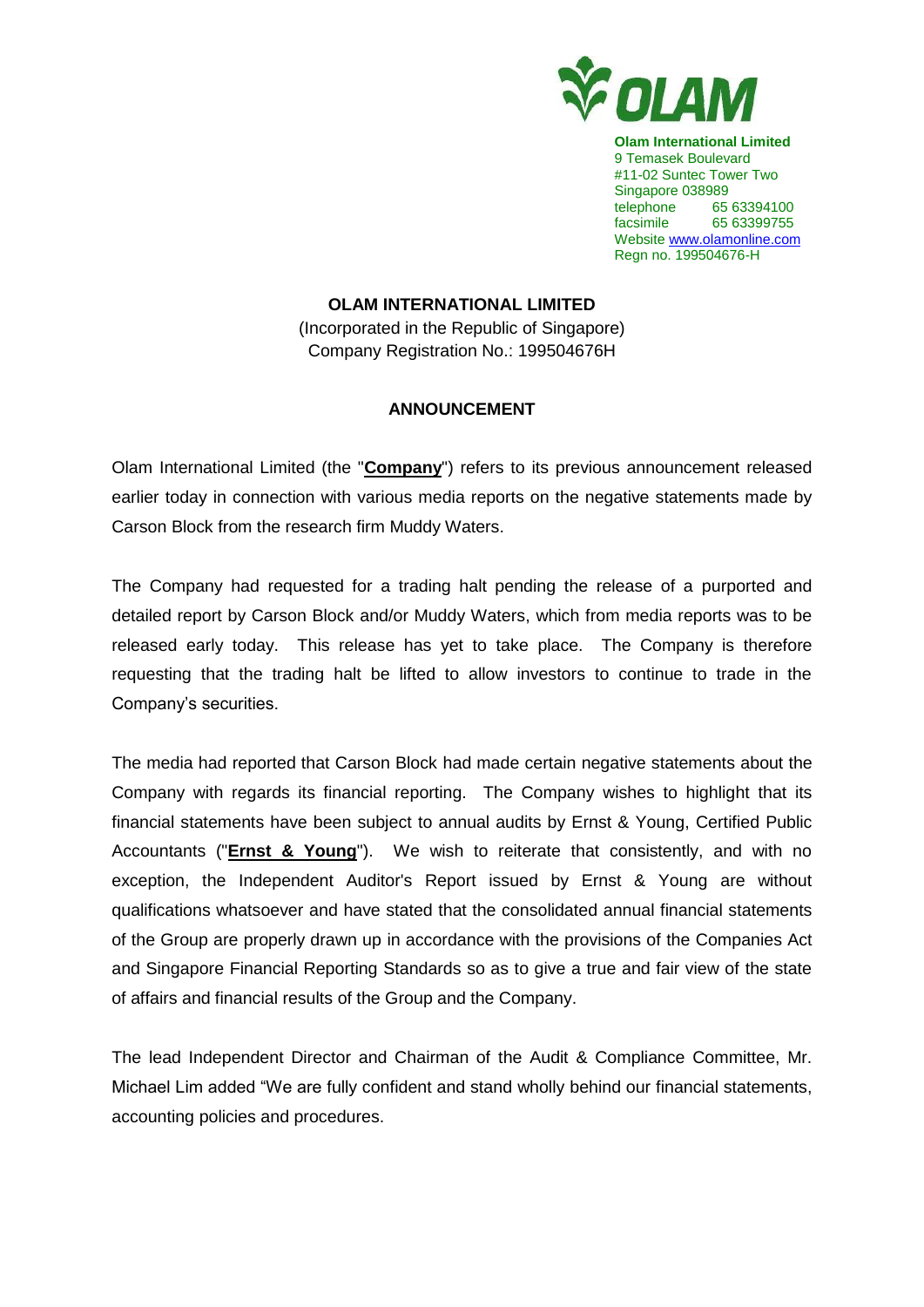

The Company and its Board of Directors strongly rejects the assertions made by Carson Block and/or Muddy Waters. We will reserve the right to take strong and appropriate action with regard to any unsubstantiated or baseless assertions made in the media by parties whose motives might be in question.

The Company further notes that Muddy Waters has been described by the media as a "short selling group", and that Carson Block has been guoted as saying that he is "short securities of Olam".

The Board of Directors of the Company will continue to monitor media reports and other developments on this issue, and will issue updates as appropriate.

In particular, if and when Carson Block and/or Muddy Waters issues a report on the Company, the Company will review that and respond as appropriate.

By Order of the Board

**Sunny Verghese Group Managing Director and CEO**

20 November 2012

**. . . . . .**